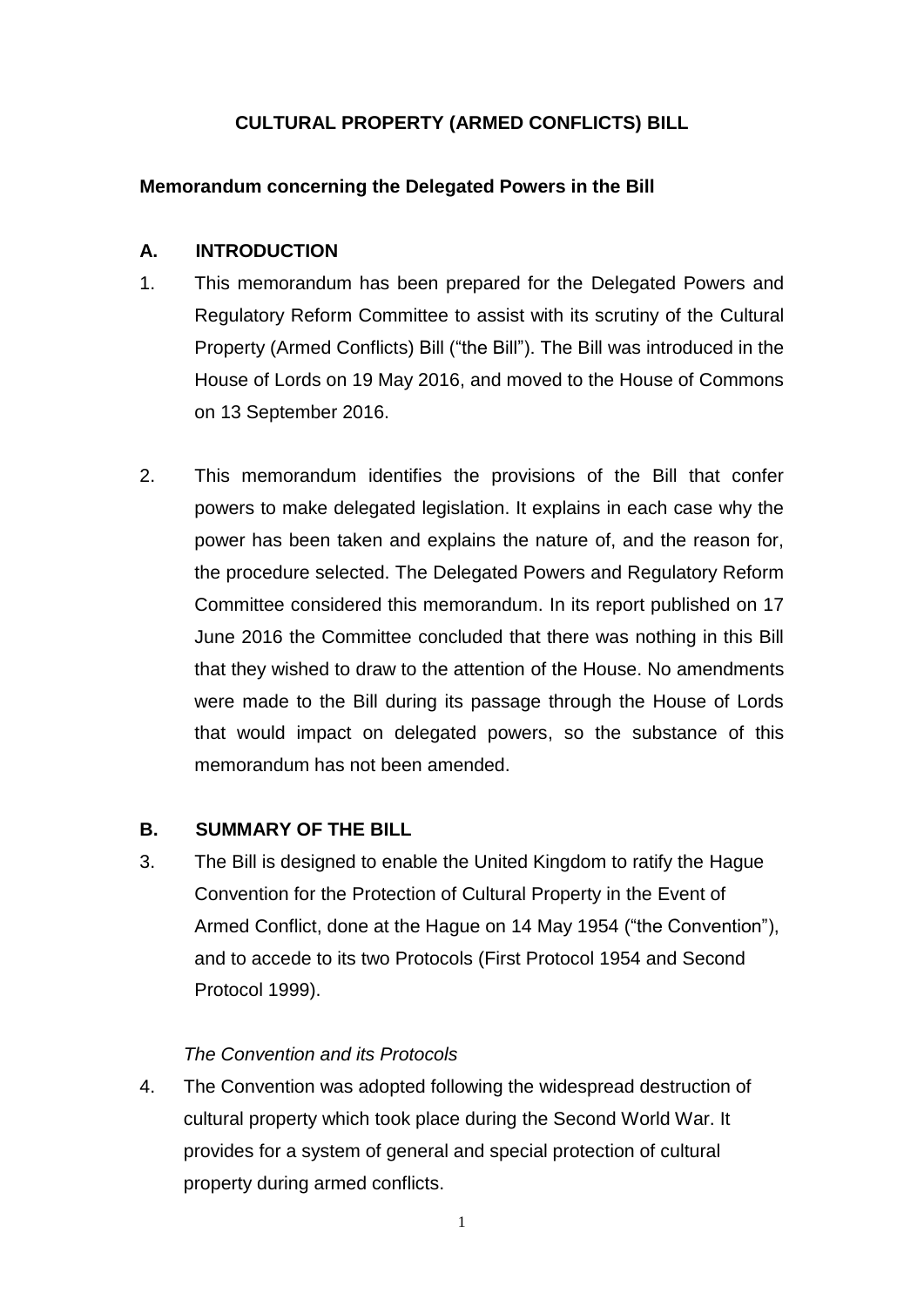- 5. Parties to the Convention must respect cultural property situated within their own territory as well as cultural property situated within the territory of other Parties to the Convention, by not using cultural property (or its immediate surroundings) for purposes that are likely to expose it to destruction or damage in the event of armed conflict, and by refraining from committing a hostile act against the property.
- 6. The Convention was followed by two Protocols, which supplement and strengthen the Convention. The first, in 1954, imposes duties on an occupying power in relation to cultural property in occupied territory, and also on any country discovering cultural property within its jurisdiction which has been exported from an occupied territory. The second, in 1999, extends and clarifies the Convention. Article 15, in particular, identifies five acts which are to be considered an offence. The Convention is also supplemented by the Regulations for Execution for the execution of the Convention for the Protection of Cultural Property in the Event of Armed Conflict (the Regulations).

#### *The Bill*

- 7. Part 1 of the Bill sets out the key definitions, including the definition of Cultural Property.
- 8. Part 2 of the Bill incorporates the offences in Article 15 of the second Protocol into domestic law, making provision in relation to ancillary offences committed abroad. In particular, criminal liability is extended (in certain situations) by clause 5 to military commanders and superiors who fail to prevent the commission of an offence by forces under their effective command and control.
- 9. Part 3 of the Bill prohibits the unauthorised use of the 'cultural emblem', a symbol which was created by the Convention to identify cultural property protected under its terms. By clause 9, it is a criminal offence to use the cultural emblem except as authorised by or under the Bill.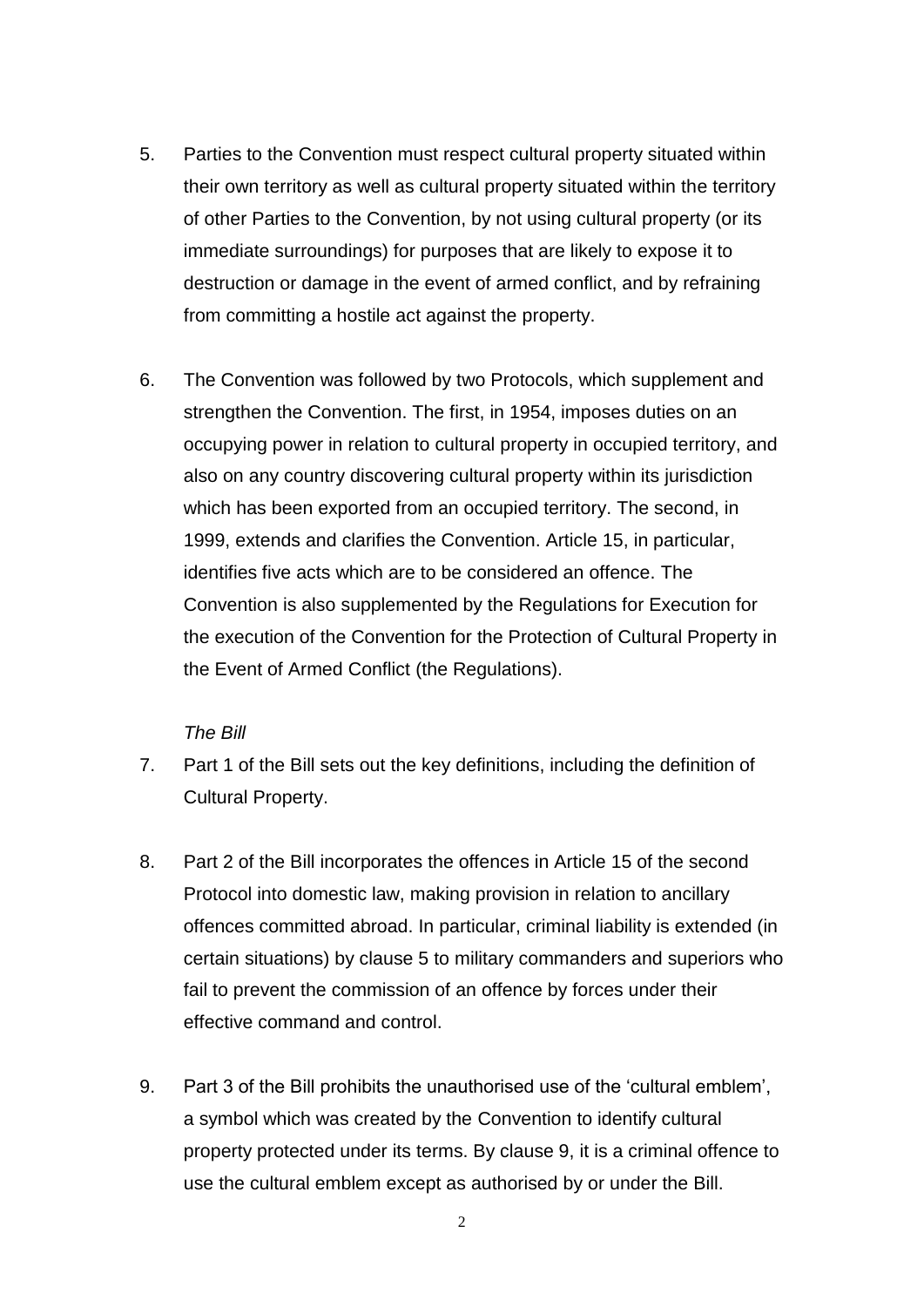- 10. A number of authorised uses for the cultural emblem are given in Part 3, including when its use is to identify a person designated by an appropriate national authority as being engaged in the protection of cultural property in the relevant part of the United Kingdom: clause  $12(1)(b)$ .
- 11. The term "appropriate national authority" is defined in clause 15 as the Secretary of State (for England), the Welsh Ministers (for Wales), the Scottish Ministers (for Scotland) and the Department for Communities (for Northern Ireland).
- 12. Part 4 of the Bill contains provisions which seek to suppress the trade in cultural property unlawfully exported from occupied territory, and to enable the United Kingdom to fulfil its obligations under the first Protocol to take any such cultural property into its custody and return it to the competent authorities of the territory concerned. A criminal offence of dealing in unlawfully exported cultural property is created. Any such cultural property is liable to forfeiture, and justices of the peace are given powers both to authorise the police to search for and seize, and to authorise the continued retention of, such cultural property.
- 13. Part 5 of the Bill provides immunity from seizure or forfeiture of cultural property which is entitled to special protection under Article 12 of the Convention, because it is being transported to the United Kingdom, or through the United Kingdom, for safekeeping during a period of armed conflict. It also provides that the United Kingdom will act as a depository for cultural property in the circumstances provided for by Article 18 of the Regulations.
- 14. Part 6 of the Bill deals with general matters.

# **C. ANALYSIS OF DELEGATED POWERS BY CLAUSE**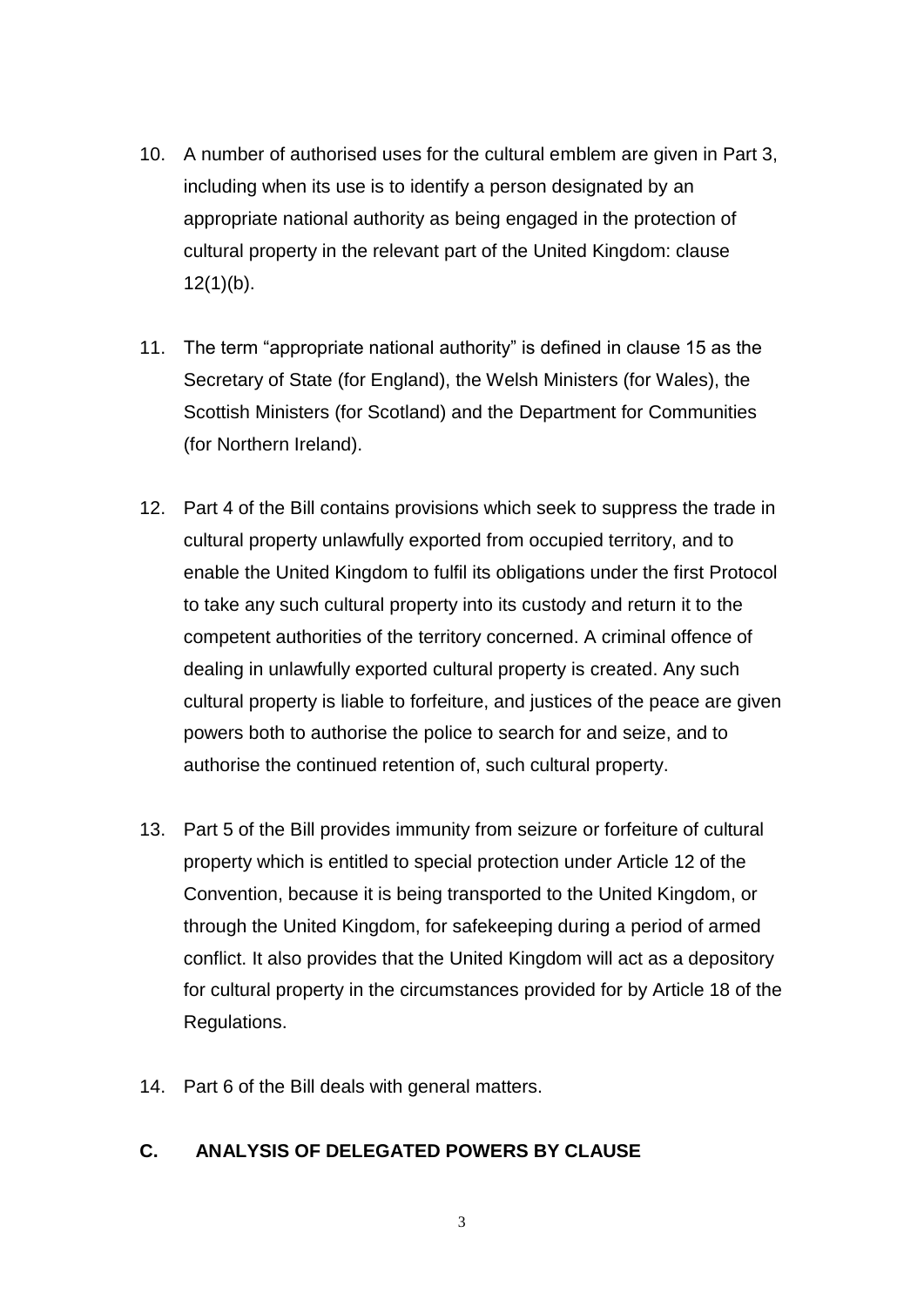15. The Department believes that the limited, very common delegated powers in the Bill deal with matters which, in the circumstances, cannot be otherwise addressed. It is the view of the Department that the impact of both of these provisions is limited and is not related to either the substance or policy of the Bill's provisions.

## **Clause 31, subsection (2): extent**

*Power conferred on*: Her Majesty *Power exercised by*: Order in Council *Parliamentary Procedure*: none

#### Context and purpose

16. Clause 31(1) provides that the Bill extends throughout the United Kingdom. By clause 31(2), its provisions may be extended (with or without modifications) by Order in Council to the Isle of Man and any British overseas territory. As the power to make such an Order in Council is conferred by statute, such an Order in Council would be a statutory instrument: section 1 of the Statutory Instruments Act 1946.

# Justification for taking the power

17. The power is included in the Bill to facilitate the extension of its provisions to the Isle of Man or any British overseas territory, should an extension be agreed in future. The ability to modify the provisions of the Bill as part of any such extension ensures that the mechanism will be sufficiently flexible given the number of separate legal jurisdictions to which the provisions of the Bill may be extended.

#### Justification for the procedure

18. Orders in Council are typically considered the most appropriate means by which an Act of Parliament may be extended to Crown territories outside the United Kingdom. Such Orders in Council are not generally subject to any specific or particular Parliamentary procedure; see, for example, section 12(4) of the Intelligence Services Act 1994 and section 411 of the Communications Act 2003.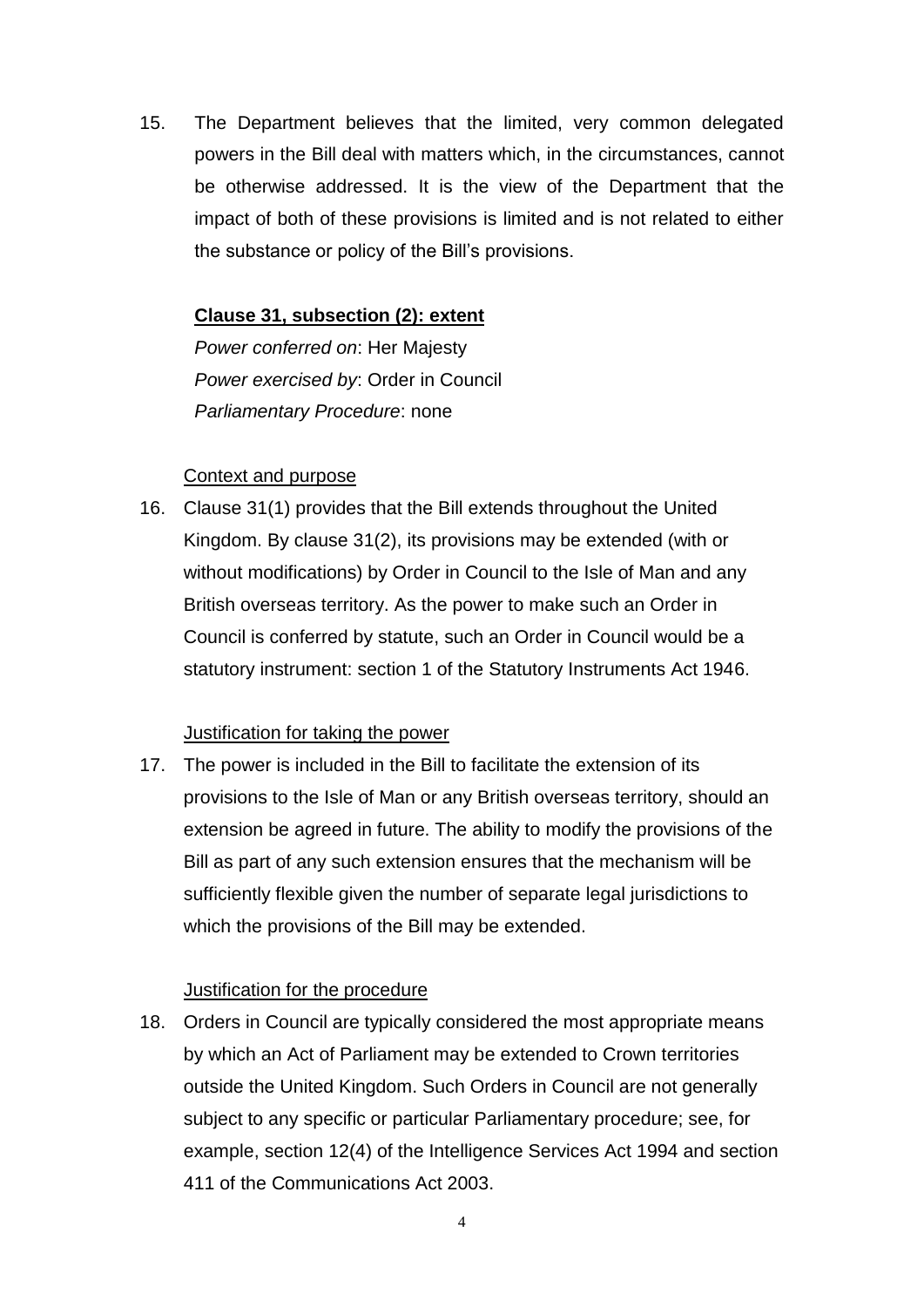# **Clause 32: commencement**

*Power conferred on*: Secretary of State *Power exercised by*: Regulations made by statutory instrument *Parliamentary Procedure*: none

#### Context and purpose

- 19. Subsection (2) of clause 32 confers a power on the Secretary of State to make regulations bringing the provisions in Parts 1 to 5 of the Bill into force. Subsection (3) permits, in this regard, the appointment of different days for different purposes.
- 20. Subsection (4) also confers a power to make transitional and saving provision in connection with the commencement of any such provision.

#### Justification for the procedure

21. Regulations commencing the provisions of an Act are not generally subject to any specific Parliamentary procedure. The power in clause 32(4) is limited to transitional and saving provisions connected to the commencement of provisions in the Act, and does not extend to consequential, incidental or supplementary matters.

# **Administrative authorisation and designation under clauses 10 and 12(1)(b)**

- 22. Clauses 10 and 12 do not contain any delegated powers, but do make provision for administrative authorisation and designation respectively, so may be of interest to the Committee.
- 23. Clause 10 provides that the appropriate national authority may grant permission for the use of the cultural emblem, which may be specific or general. Clause 12(1)(b) enables the appropriate national authority to designate persons engaged in the control and protection of cultural